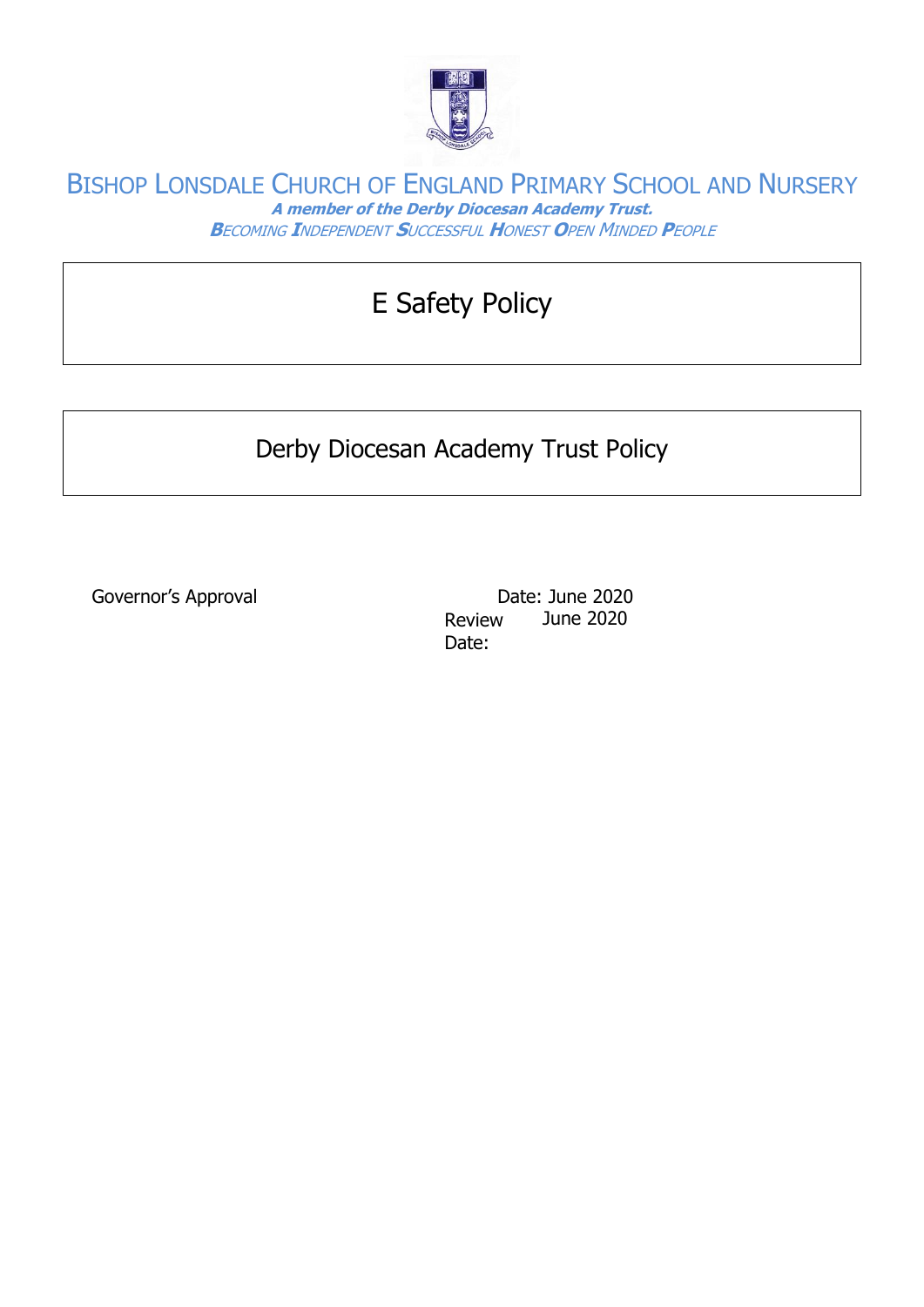

### **1.0 Context**

"The Internet and related technologies are powerful tools, which open up new prospects for communication and collaboration. Education is embracing these new technologies as they bring with them fresh opportunities for both teachers and learners.

To use these technologies effectively requires an awareness of the benefits and risks, the development of new skills, and an understanding of their appropriate and effective use both in and outside of the classroom." DfES, eStrategy 2005.

At Bishop Lonsdale Primary and Nursery School we recognise that learning is a life long process and that e-learning is an integral part of it. Ensuring that we provide pupils with the skills to make the most of information and communication technologies is an essential part of our curriculum.

It is the duty of the school to ensure that every child in their care is safe, and the same principles should apply to the 'virtual' or digital world as would be applied to the school's physical buildings. This Policy is drawn up to protect all parties – the students, the staff and the school. It aims to provide clear advice and guidance on how to minimise risks and how to deal with any infringements.

### **2.0**

### **Technologies**

ICT in the  $21<sup>st</sup>$  Century has an all-encompassing role within the lives of children and adults. New technologies are enhancing communication and the sharing of information. Technologies which might be used in school, and quite often outside school, include;

- Email
- Blogs
- Instant messaging
- Podcasting
- Social networking sites
- Chat rooms
- Gaming sites
- Music download sites
- Mobile phones and Smart phones including use of camera and video functionality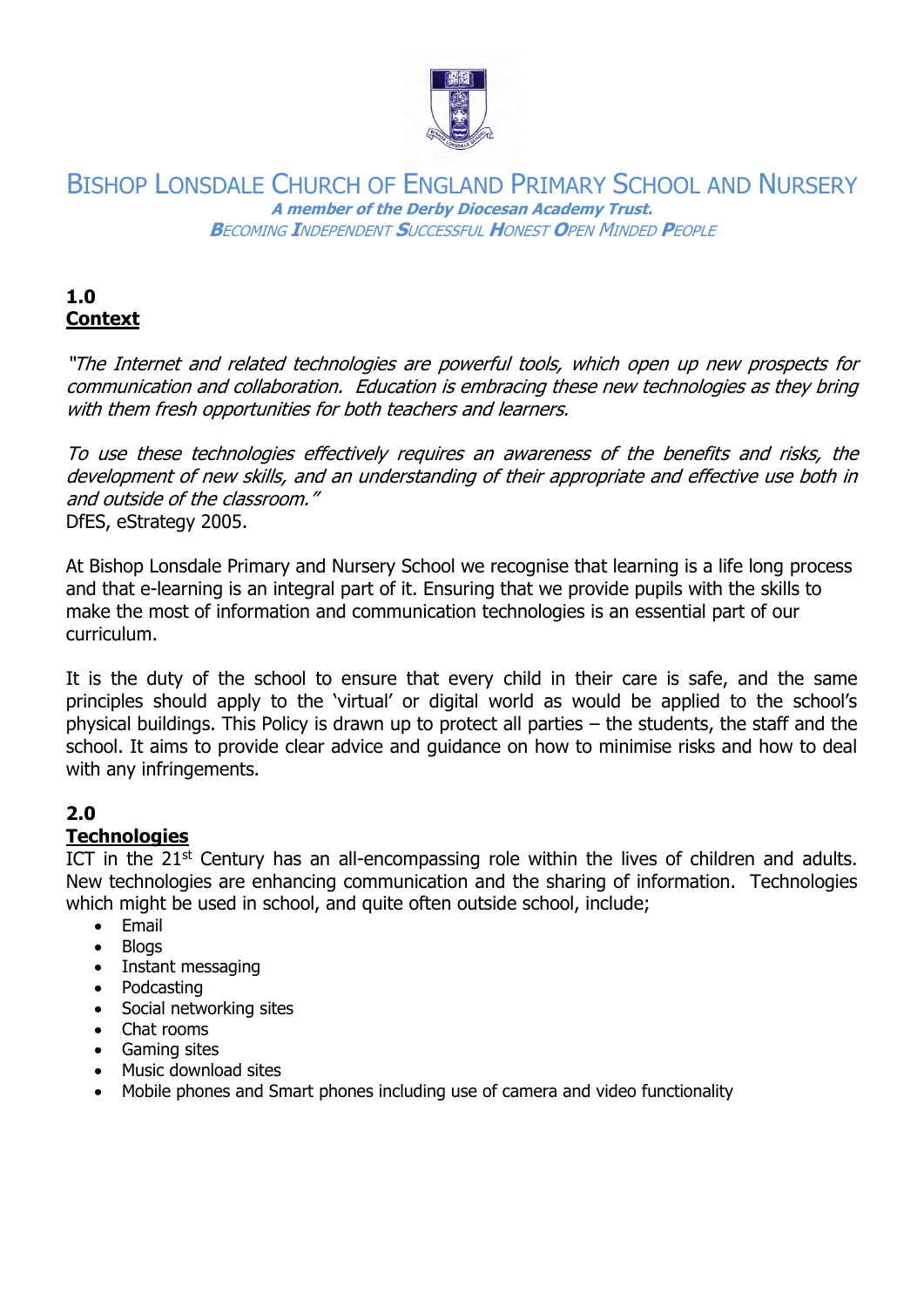

### **3.0**

### **Roles and Responsibilities**

We aim to embed safe practices into the culture of our school, promoting and supporting safe behaviours in the classroom. Therefore the implementation of this policy is the responsibility of all the staff that work with the children in the school. It is the responsibility of the Head teacher and the ICT coordinator to ensure that this takes place.

### **4.0**

### **School Website**

Our school website, bishoplonsdale.derby.sch.uk

- Is the official site with main contact details, prospectus information and other information which may be of use to parents, pupils and the general public
- This website is the editorial responsibility of the Head teacher and the ICT coordinator who ensure that the content is accurate
- Photographs or personal details, which could identify individual students, will not be published on the website without permission from parents

#### **5.0**

### **Managing the Network and Equipment**

This school:

- Scans all mobile equipment with anti-virus/spyware before it is connected to the network
- Asks staff to ensure that equipment which goes home has the anti-virus and spyware software maintained up-to-date
- Has set up the network with a shared work area for pupils and one for staff
- Provides pupils with year group log-ins/passwords for the network and staff with individual log-ins/ passwords
- Makes it clear to staff and pupils that no-one should log on as another user
- Provides pupils and staff with remote access to content and resources through the approved Learning Platform which is accessed using individual usernames and passwords
- Ensures that all pupil level data or personal data sent over the internet is encrypted or sent within the approved secure system in our LA or through USO secure file exchange
- Has a wireless network which has been secured to industry standard Enterprise security level / appropriate standards suitable for educational use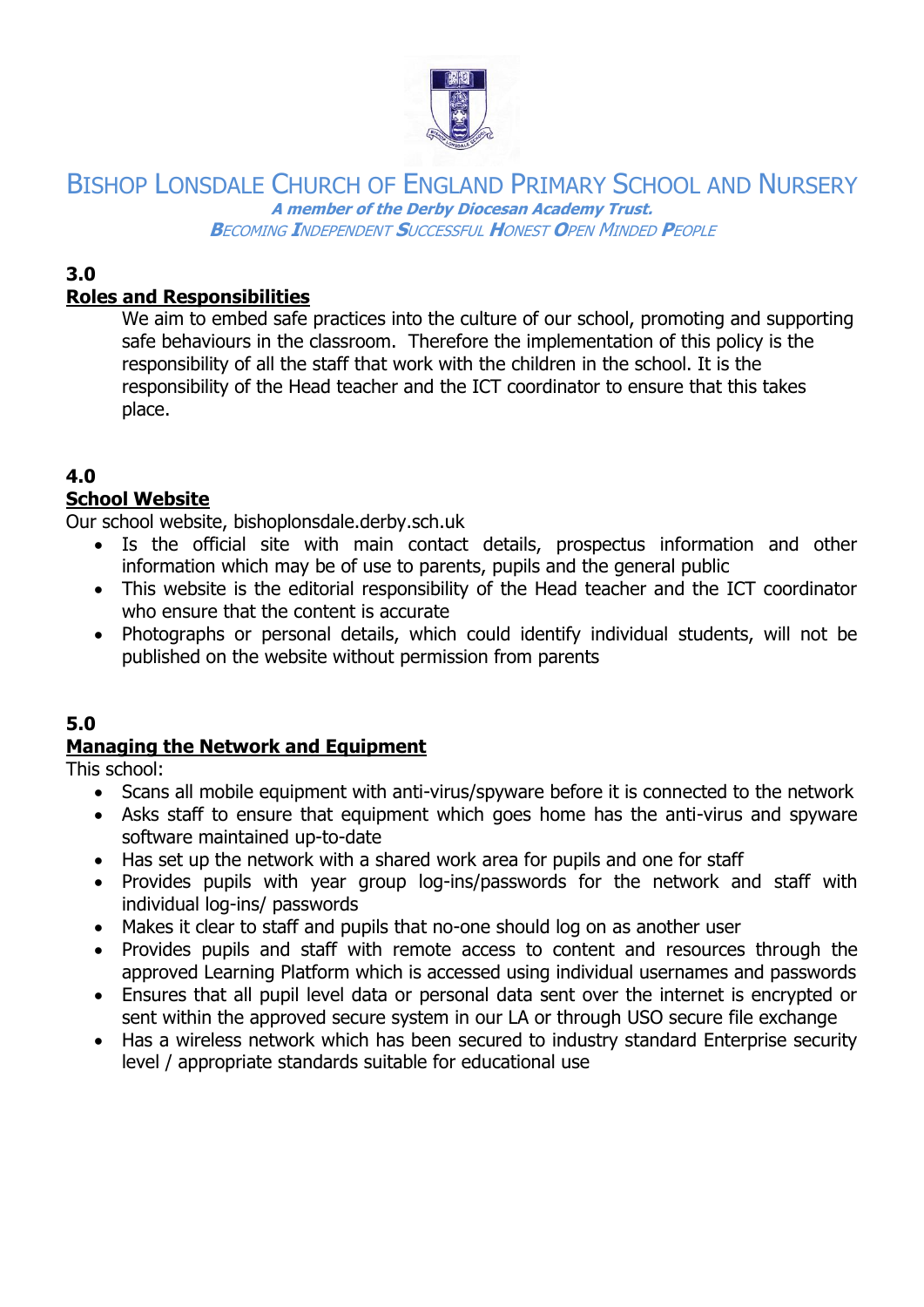

#### **6.0 Managing the Internet Safely**

This school

- Uses a filtering system which blocks sites which fall into categories such as pornography, race hatred, gaming, sites of an illegal nature etc
- Uses Sophos anti-virus software so staff and pupils cannot download executable files
- Has blocked pupil access to music download or shopping sites except those approved for educational purposes
- Blocks all chat rooms and social networking sites except those which are part of an educational network or approved learning platform
- Provides staff with an email account for their professional use
- Is vigilant in its supervision of pupils
- Is vigilant when conducting a 'raw' image search with pupils e.g. Google
- Asks staff and pupils to sign a 'use of agreement' form

### **7.0**

### **Infringements by Students**

- Use of non-educational sites during lessons
- Unauthorised use of email
- Unauthorised use of mobile phone (or other new technologies) in lessons
- Use of unauthorised instant messaging/social networking sites
- Sending an email or MSN message that is regarded as offensive, harassment or of a bullying nature
- Deliberately trying to access offensive or pornographic material
- Any purchasing or ordering of items over the Internet

### **8.0**

### **Infringements by Staff**

- Excessive use of internet for personal activities not related to professional development eg online shopping, personal email, instant messaging etc
- Serious misuse of, or deliberate damage to, any school/Council computer hardware or software
- Any deliberate attempt to breach data protection or computer security rules
- Deliberately accessing, downloading and disseminating material deemed offensive, obscene, defamatory, racist, homophobic or violent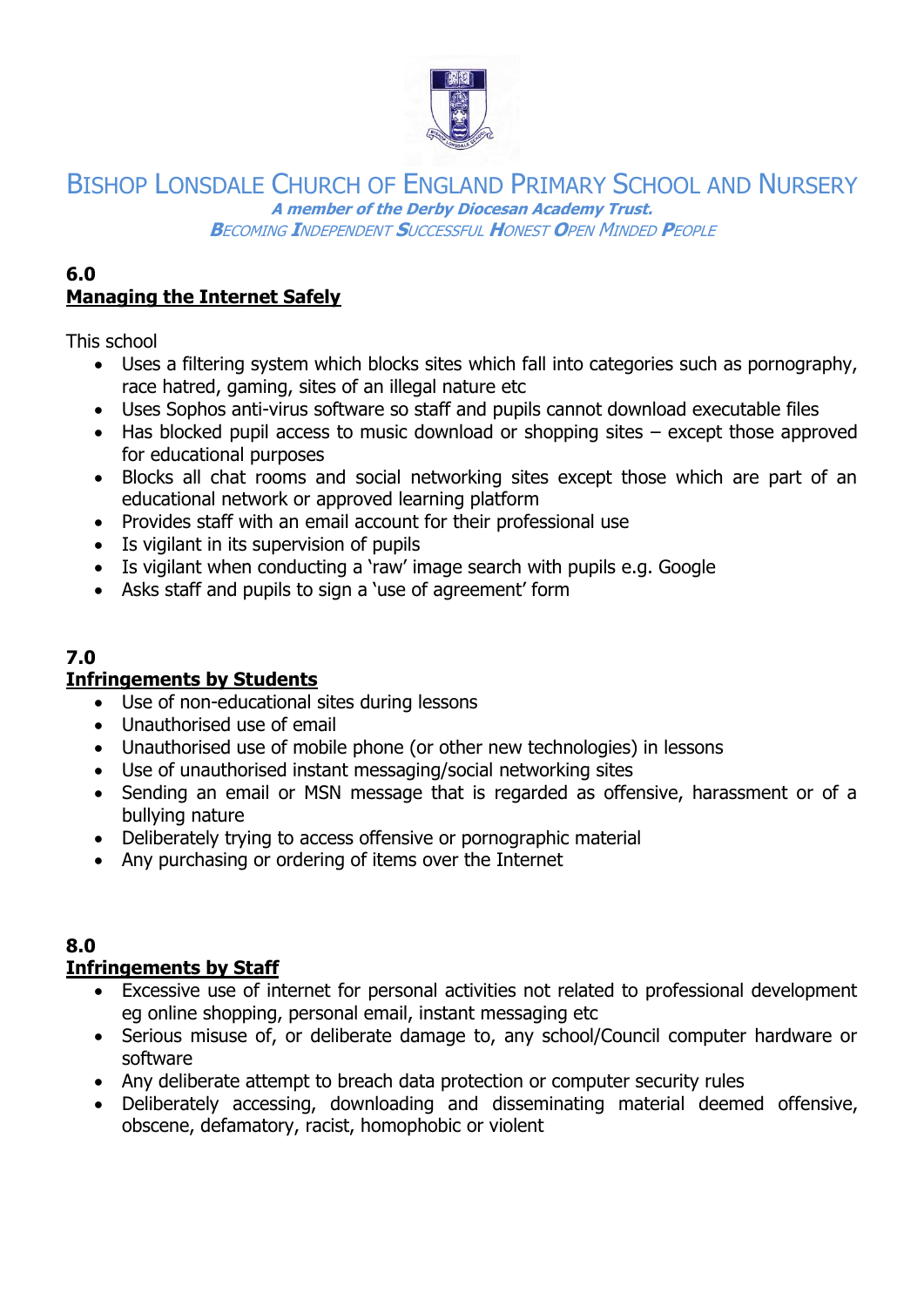

## BISHOP LONSDALE CHURCH OF ENGLAND PRIMARY SCHOOL AND NURSERY **A member of the Derby Diocesan Academy Trust.**

**B**ECOMING **I**NDEPENDENT **S**UCCESSFUL **H**ONEST **O**PEN MINDED **P**EOPLE

### **9.0**

### **Complaints and Concerns regarding E-Safety**

Staff and students are given information about uses that are considered infringements, and possible sanctions. Sanctions available include:

- Discussion with Headteacher
- Informing parents or carers
- Removal of Internet or computer access for a period
- Referral to MAT/Police
- Other disciplinary action according to school's codes

The Head teacher or ICT coordinator acts as first point of contact for any complaint.

Complaints of cyberbullying should be dealt with in accordance with our Anti-Bullying Policy.

Complaints related to child protection should be dealt with in accordance with school/MAT child protection procedures.

If a member of staff commits an exceptionally serious act of gross misconduct then school is likely to involve external support agencies as part of these investigations eg an ICT technical support service to investigate equipment and data evidence, and the MAT Human Resources team.

June 2020

This policy has been formally approved and adopted by the Governors at a formally convened meeting.

| Policy approved: |  |
|------------------|--|
|                  |  |

Date: \_\_\_\_\_\_\_\_\_\_\_\_\_\_\_\_\_\_\_\_\_\_\_\_\_\_\_\_\_\_\_\_\_\_\_

Date of Policy review:

**End of statement**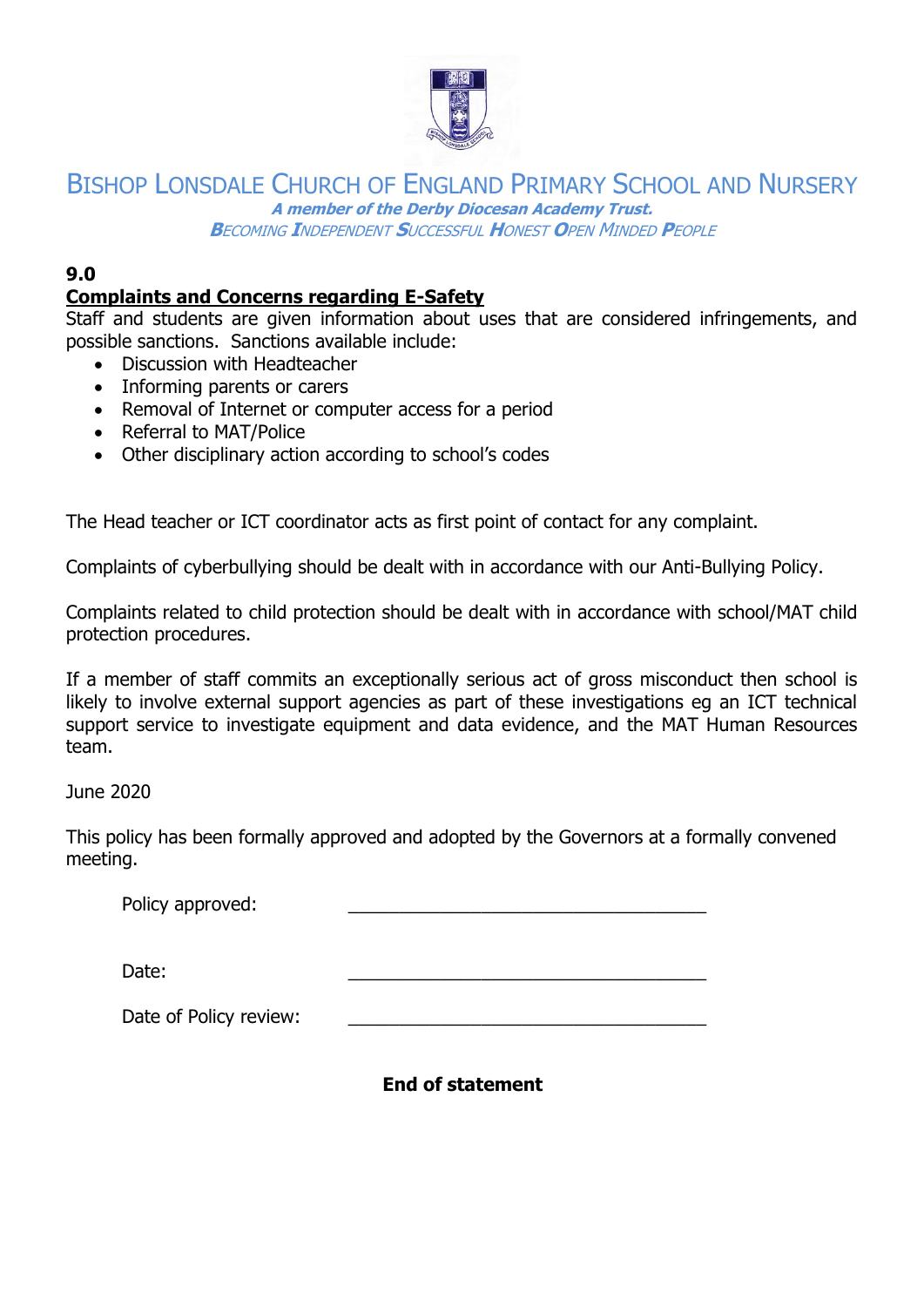

### **Bishop Lonsdale School Staff e-safety rules / Code of conduct**

ICT and the related technologies such as email, the internet and mobile phones are an expected part of our daily working life in school. This policy is designed to ensure that all staff are aware of their professional responsibilities when using any form of ICT. All staff are expected to sign this policy and adhere at all times to its contents. Any concerns or clarification should be discussed with Mr Hetherington, Head teacher, or Mr Lydon, ICT/E-safety coordinator.

- ➢ I will only use the school's email / Internet / Intranet / Learning Platform and any related technologies for professional purposes
- $\triangleright$  I will comply with the ICT system security and not disclose any passwords provided to me by the school
- $\triangleright$  I will ensure that all electronic communications with pupils and staff are compatible with my professional role
- $\triangleright$  I will only use the approved, secure email system(s) for any school business
- ➢ I will not browse, download or upload material that could be considered offensive or illegal
- $\triangleright$  I will not send to pupils or colleagues material that could be considered offensive or illegal
- $\geq$  Images of pupils will only be taken and used for professional purposes and will not be distributed outside the school network without the permission of the parent/ carer
- $\triangleright$  I will support and promote the school's e-Safety policy and help pupils to be safe and responsible in their use of ICT and related technologies
- $>$  I will report any misuse or inadvertent exposure to inappropriate conduct
- $\triangleright$  I understand that any infringement of these rules maybe treated as misconduct or gross misconduct

### **User Signature**

I agree to follow this code of conduct and to support the safe use of ICT throughout the school

| Date |
|------|
|      |
|      |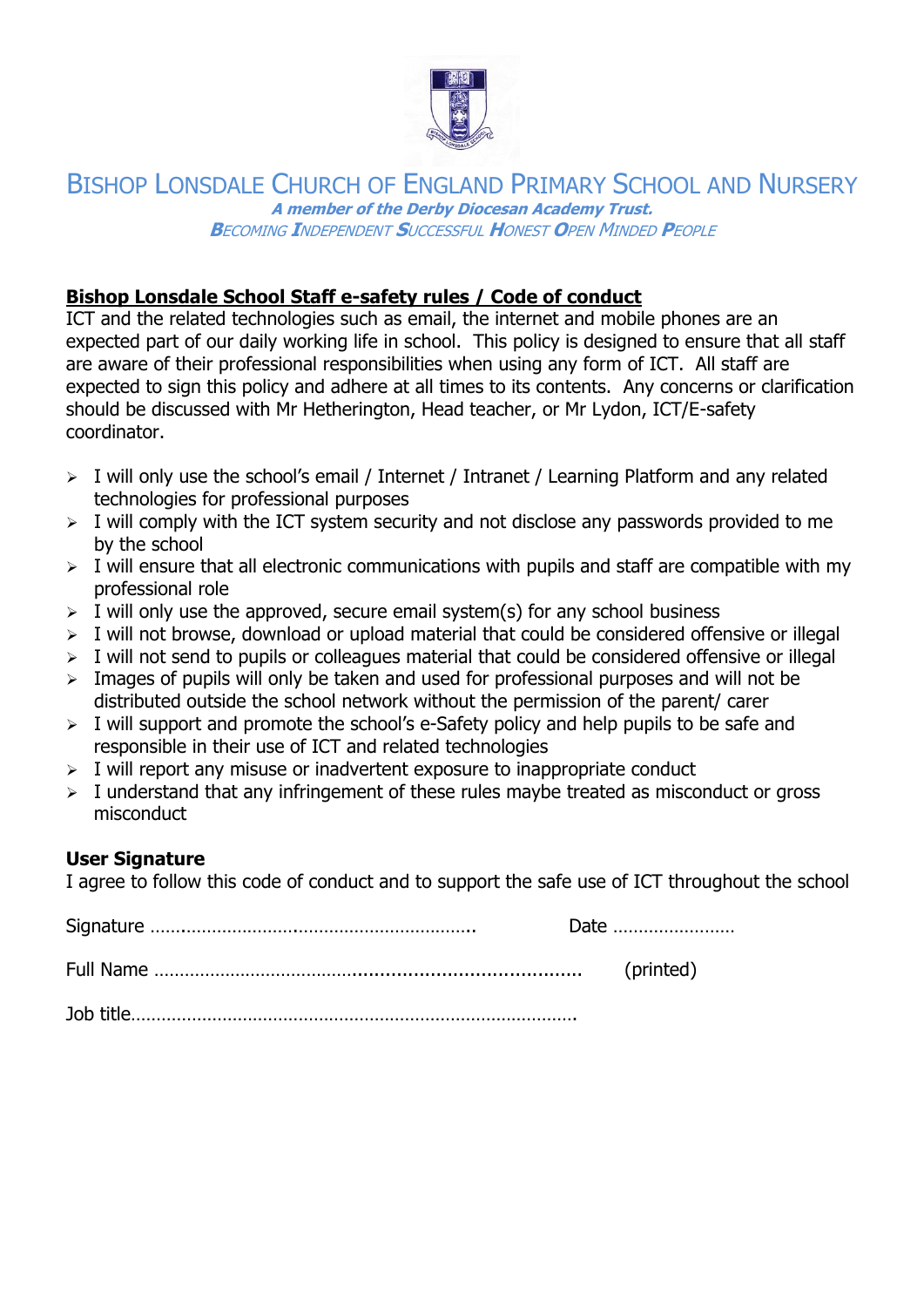

## **Bishop Lonsdale Pupil e-Safety Rules**

- $\triangleright$  At school I will only use ICT, such as the internet, email, digital video etc with permission from a teacher.
- $\triangleright$  I will only access the school network using my own user name and password.
- $\triangleright$  I will be responsible for my behaviour when using the Internet.
- $\triangleright$  I will only send messages that are polite and friendly.
- ➢ I will not deliberately look at websites that could be offensive to anyone, or illegal.
- $\triangleright$  If I accidentally come across anything that could be offensive or illegal I will immediately tell my teacher.
- $\triangleright$  I will not send anything that could be threatening, offensive or illegal to pupils, teachers or others.
- ➢ When I use the internet I will not give out any personal information such as my name, phone number or address.
- $\triangleright$  I will not arrange to meet anyone unless this is part of a school project and is approved by my teacher.
- $\triangleright$  I understand that these rules are designed to keep me safe and that if they are not followed, school sanctions will be applied and my parent/ carer may be contacted.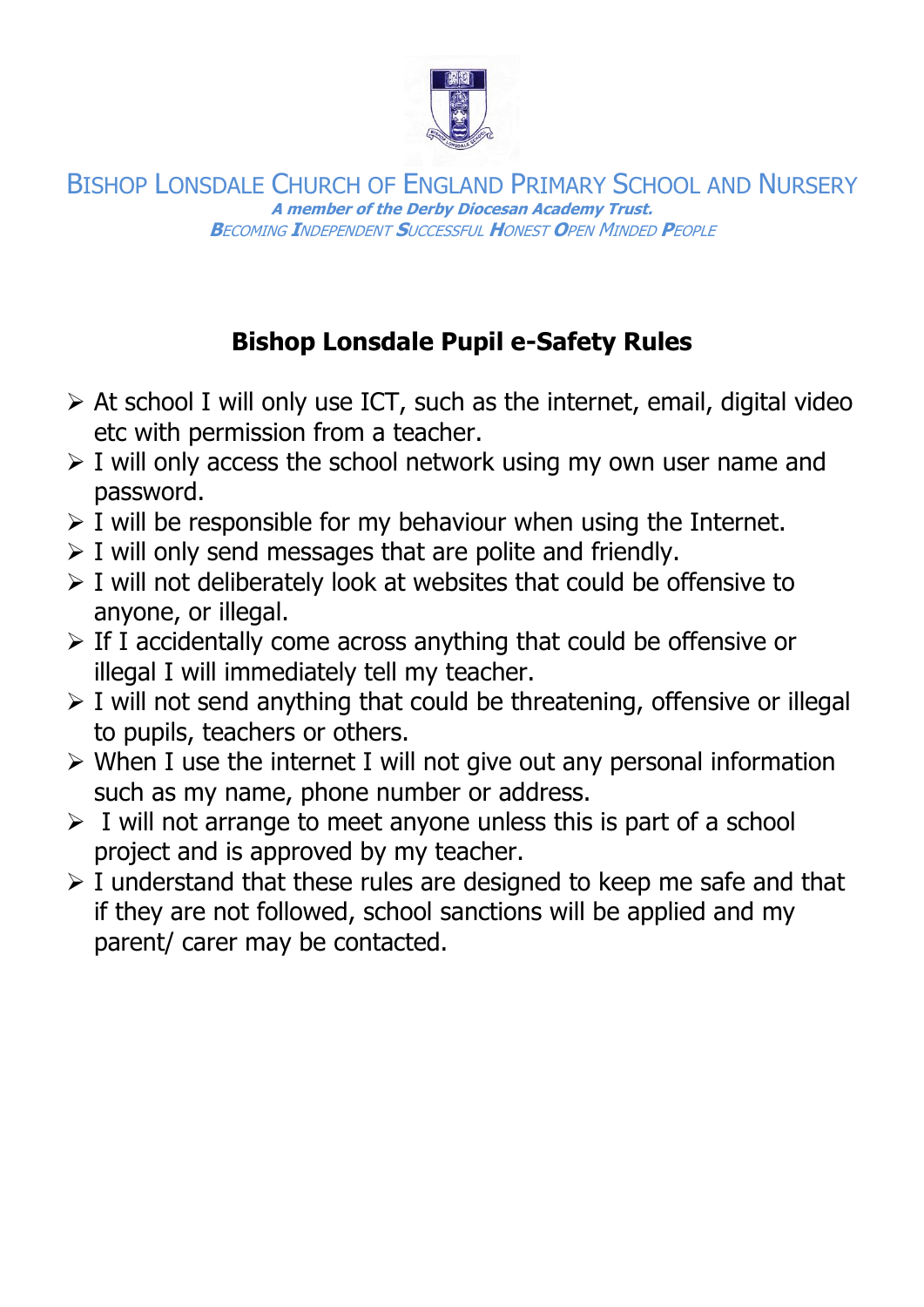

### **E-SAFETY INCIDENT REPORTING FORM**

| Date of incident:                      |  |
|----------------------------------------|--|
| Member of staff reporting<br>incident: |  |
| Url, (web address) of incident:        |  |
| Copy of screens/evidence<br>saved to:  |  |
| Location of incident (room):           |  |
| Computer number if known:              |  |
| Details:                               |  |
| Passed to:                             |  |
| Action taken                           |  |